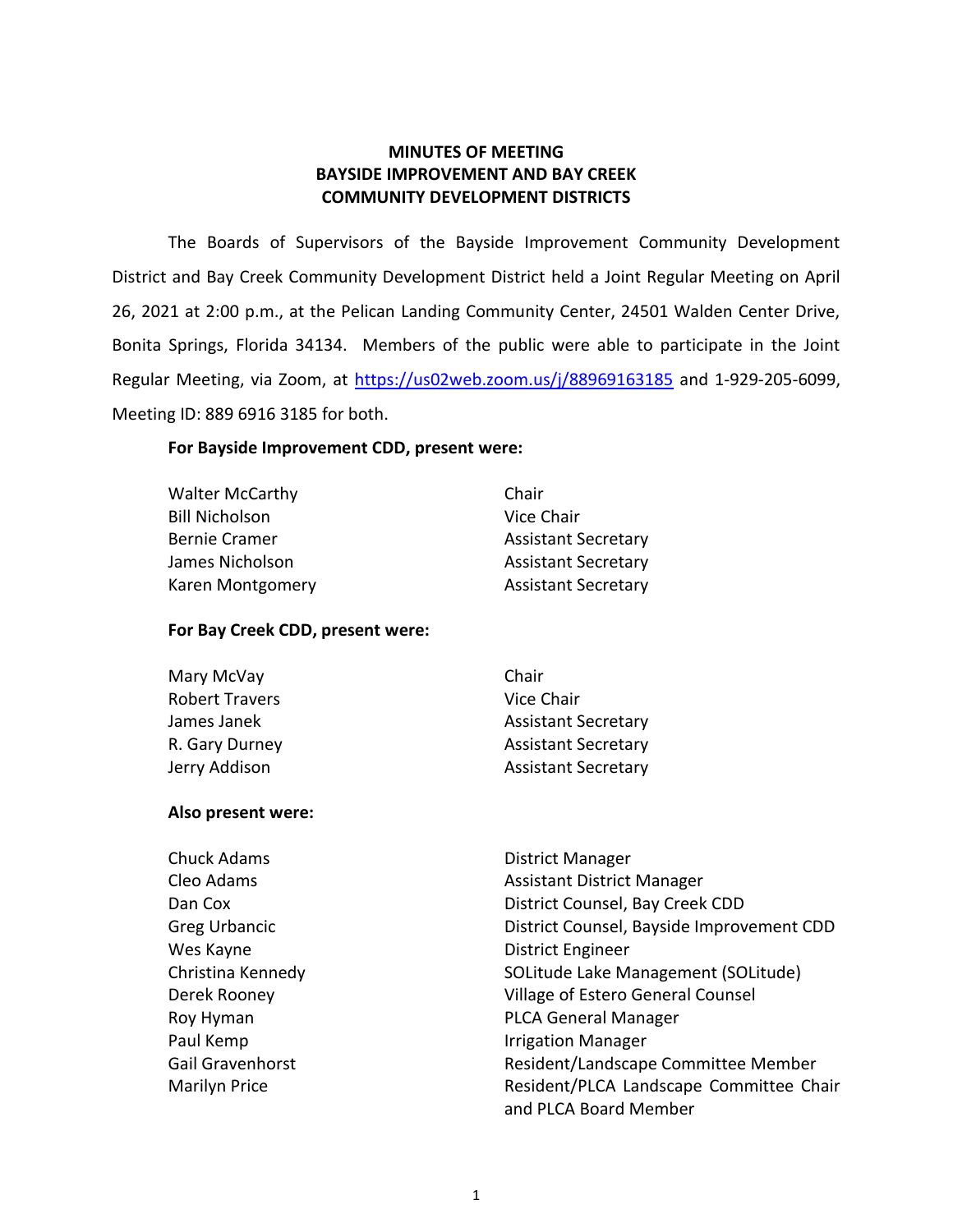FIRST ORDER OF BUSINESS **The State of State Call to Order/Phone Silent Mode/Pledge of Allegiance** 

Mr. McCarthy called the meeting to order at 1:04 p.m.

### **SECOND ORDER OF BUSINESS ROLL CALL ROLL CALL**

For Bay Creek CDD, all Supervisors were present, in person. For Bayside Improvement CDD, all Supervisors were present, in person.

 **THIRD ORDER OF BUSINESS Public Comments:** *Agenda Items* 

No members of the public spoke.

### **JOINT BOARD ITEMS**

## **Colony Landscape Committee**

### **This item, previously Item 6B, was presented out of order.**

 Ms. Gravenhorst stated that The Colony Landscape Committee conducted a landscaping review and wished to praise the Bayside CDD for being so cooperative in helping The Colony adjust the landscaping. The agenda package did not contain a report because The Colony Landscape Committee meeting did not occur until after the agenda submission deadline. The Committee has been working to revise the Agreement between the Bayside CDD and The Colony. A paragraph was requested stating that maintenance would be provided to pick up royal palm fronds and any other debris, between Friday at noon and sundown on Sunday. A storm damage Agreement was under review. The Committee concluded that the best course of action was to continue allowing the Bayside CDD to direct and schedule cleanup work as needed. The Colony would file paperwork with the Federal Emergency Management Agency (FEMA), as necessary, with the Bayside CDD's assistance.

 Mr. Adams distributed copies of the Landscape Maintenance Agreement; redline copies were emailed and comments and approval may be considered at the next meeting. He believed the Agreement looked good but he would need to determine how to cost-effectively provide weekend work. Discussion ensued regarding current service hours, the need for timely palm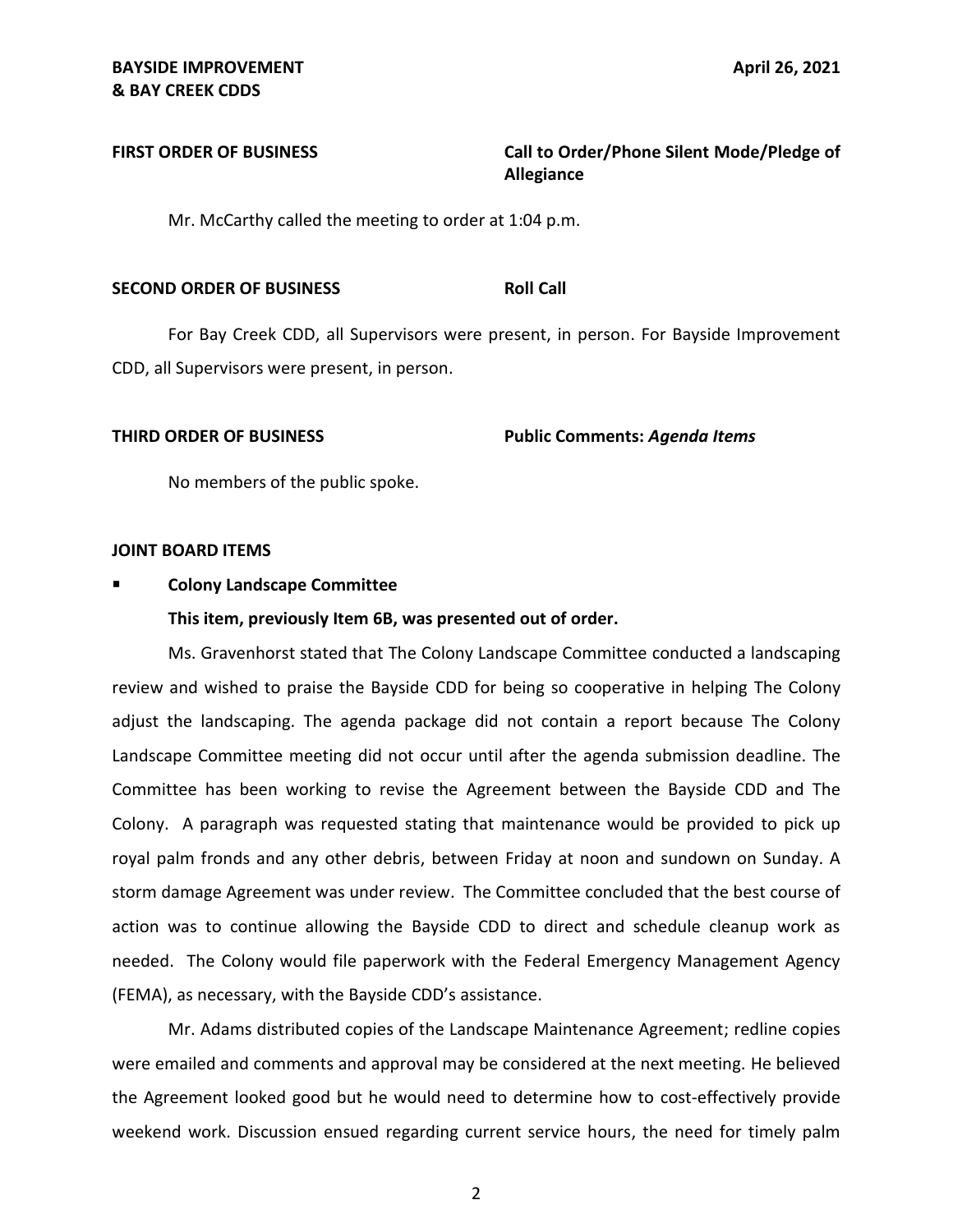frond removal and how best to accommodate the request. Ms. Gravenhorst stated The Colony Foundation Board verbally requested weekend maintenance and asked her to draft a plan; the Board recognized there would be an increase in labor cost and wanted to incorporate the cost in the budgeting process. With reference to a previously circulated memo, Mr. Adams stated The Colony Foundation understood that it would be responsible for paying disaster cleanup bills directly and the CDD would certify that the work was completed and properly priced, direct contractors and administer the cleanup processes.

## **FOURTH ORDER OF BUSINESS** Staff Report: District Engineer: *Barraco & Associates, Inc.*

 Mr. Kayne stated that there was nothing new to report; however, he would provide updates on upcoming agenda items.

## **FIFTH ORDER OF BUSINESS Lake Maintenance Report:** *SOLitude Lake Management*

Ms. Kennedy presented the April Monthly Report and reported the following:

- $\triangleright$  Lake A15 would be treated for vines in the littorals.
- $\triangleright$  Lake A17 would be treated for pond apple, vines and torpedo grass in the littorals.
- $\triangleright$  Lake B8 would be treated for torpedo grass and primrose.
- $\triangleright$  Lake C4B would be treated for torpedo grass and Bullrush in the littorals.
- $\triangleright$  Lake D10 would be treated for willow nightshade, torpedo grass and alligator weed.

 ➢ Lake E5 at Sandpiper, across from The Colony Clubhouse, would be treated with an experimental liquid bacteria treatment beginning in May. Water quality and muck analysis testing would be conducted before, during and after the treatment.

 Mr. Durney asked if water quality sampling data could be shared with the Water Quality Task Force. Ms. Kennedy would send the Scope of Work to Mrs. Adams.

 Discussion ensued regarding littoral plantings for mitigating contaminants and the best time to plant littorals. Ms. Kennedy stated littorals are typically planted in mid to late May, based on rainfall. Mrs. Adams stated that EarthBalance installs the littoral plantings and no additional littorals would be installed during Fiscal Year 2021 due to budget constraints. Ms.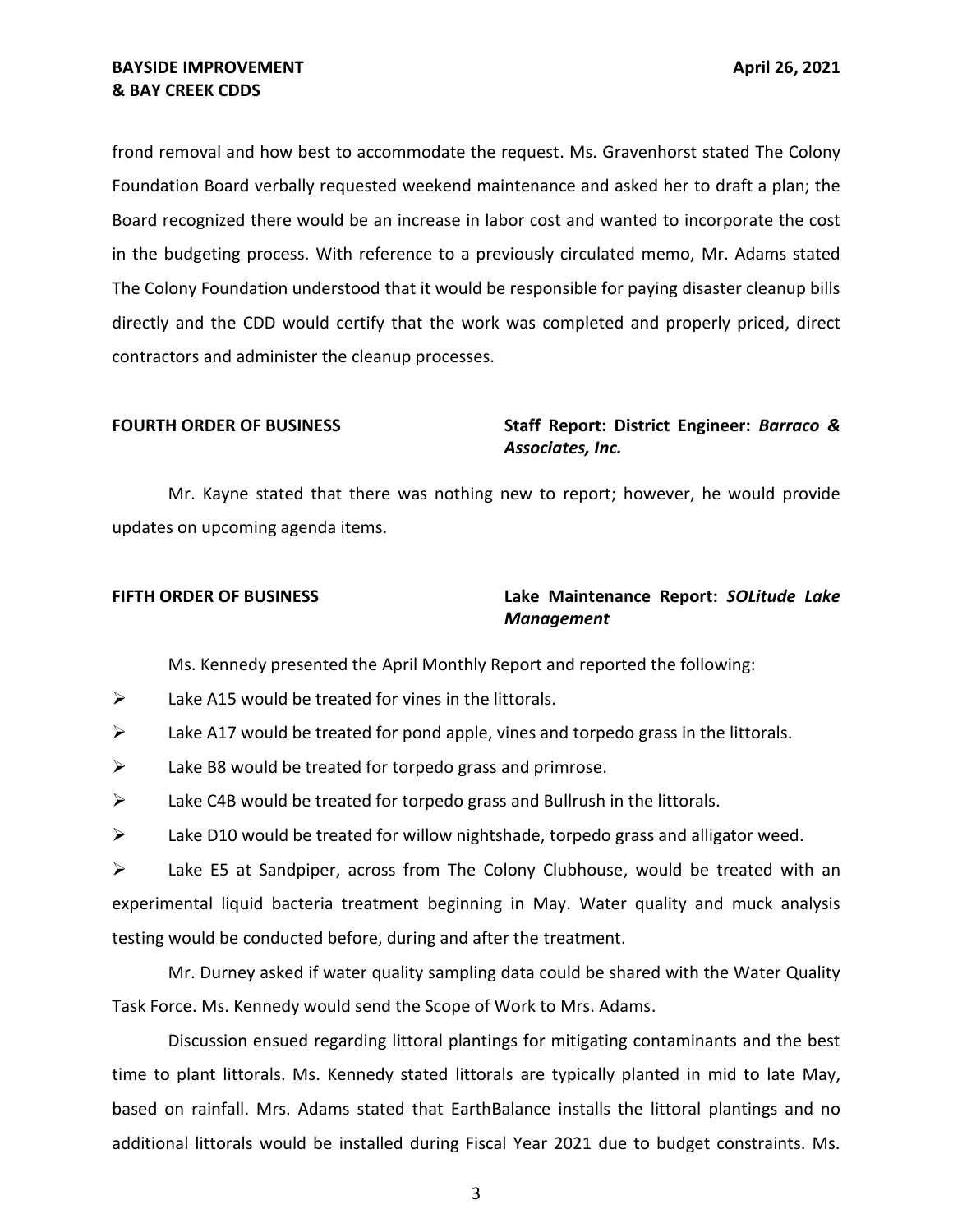McVay stated that she and Mrs. Adams would conduct a survey in early May to identify future littoral needs; findings would be reported at the next meeting. Mr. Janek asked if the bacteria would target the lake bottom. Ms. Kennedy replied affirmatively and stated that the bacteria would target organic muck and help reduce phosphorus and nitrogen. Ms. Montgomery volunteered to attend the meeting with Ms. McVay and Mrs. Adams and report the findings and report to the Water Quality Task Force. Mrs. Adams would send an invitation and the meeting would be planned accordingly.

 Discussion ensued regarding sampling the lake bottoms and the SOLitude bacteria treatment, which was provided free of charge on a lake with known troubles. Ms. Kennedy stated that it would be a six-month study. Discussion ensued regarding whether the new SOLitude study would supersede existing treatments or lake management. Mr. Adams stated it would not supersede treatments and others were being considered, in partnership with the City of Bonita Springs.

### **SIXTH ORDER OF BUSINESS Committee Reports**

### **A. PLCA Landscape Committee**

 Ms. Price thanked the CDD for continued assistance with the central and south gates. She reported the following:

 $\triangleright$  The "co-minimum" plan was submitted to the City in the hopes of quick approval.

 $\triangleright$  Irrigation was a concern at the immediate north gate area; existing plants were dying due to the long-term irrigation malfunction.

 ➢ The expanded gatehouse project plan would be submitted to the PLCA Board for approval, which was expected within the next 60 days. The CDD would be kept informed regarding the process.

 $\triangleright$  A tour of the area utilizing a PLCA bus was under consideration.

 Ms. McVay discussed large trucks utilizing the southern residential gates. Ms. Price stated the issue was discussed at the last PLCA Board meeting and she believed there were no egress issues at either gate. Ms. McVay asked if photos of the truck license plates could be reported to the PLCA. Ms. Price replied affirmatively and stated that RAMCO staff would be advised to enforce the requirement that trucks utilize the outside gate.

4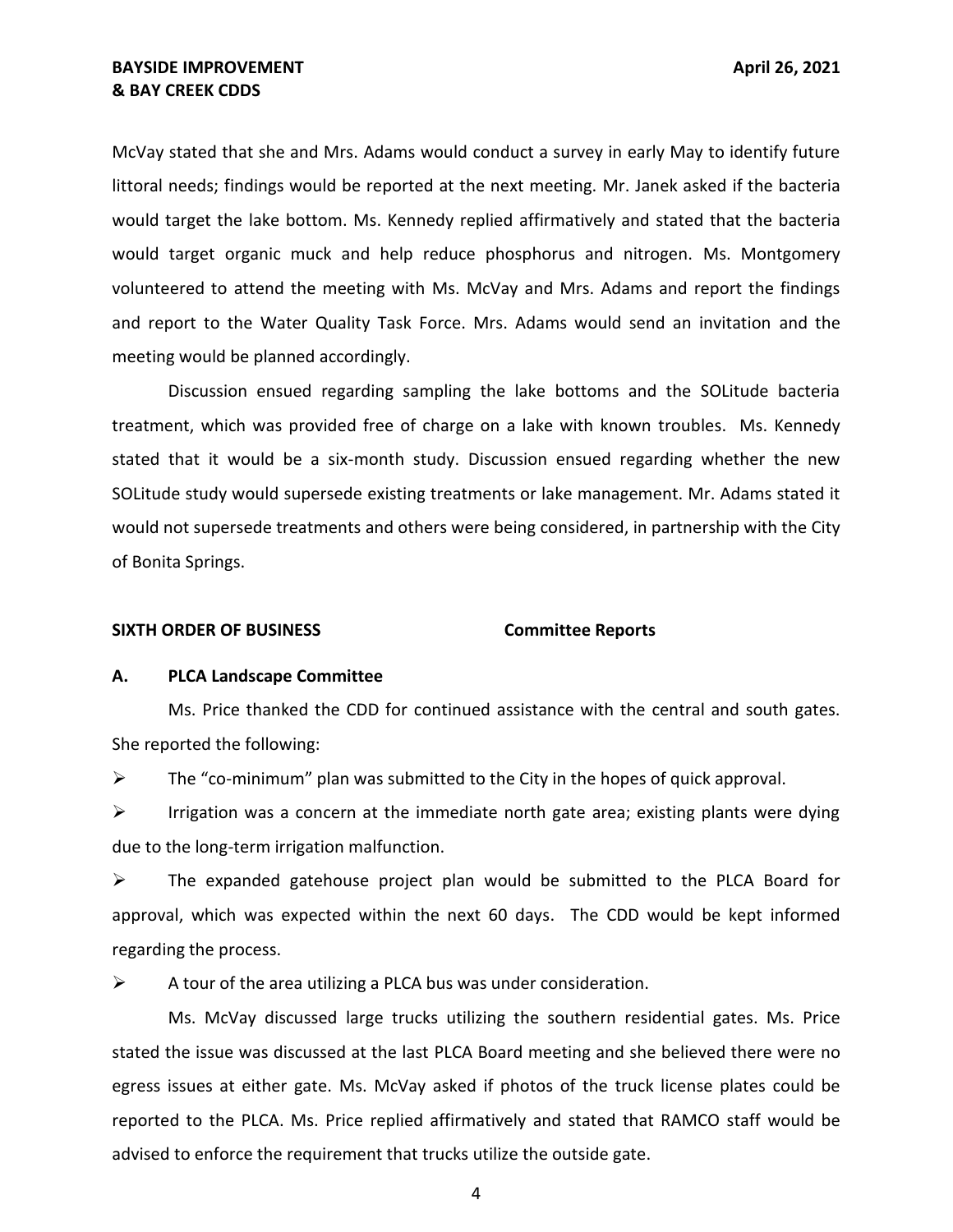## **& BAY CREEK CDDS BAYSIDE IMPROVEMENT April 26, 2021**

### **B. Colony Landscape Committee**

This item was presented following the Third Order of Business.

### **C. Water Quality Task Force**

 Ms. Montgomery stated a draft was sent, on behalf of Mr. Shinouskis, following the Water Quality Task Force (WQTF) meeting. Discussion ensued regarding Mr. Chip Hand resign his position as The Colony Golf Course WQTF Representative, upon finding a replacement. Ms. Montgomery stated the CDD request that a Board Member join the WQTF was in progress and she believed the two seats would be adequately represented. The next WQTF meeting would be held on May 10, 2021. She requested that Mr. Hymann advise the WQTF who would serve as the official PLCA Board Representative and stated that Mr. Hand was a valued member of the WQTF. assuming the role of PLCA Board Representative to the WQTF and Mr. Hand's intention to

 In response to issues raised at the last meeting regarding fecal bacteria testing and requests to revise Spring Creek water quality testing at 33 testing sites, which would be an unbudgeted expense, Ms. Montgomery stated that Lee County has an extensive ten-year track record of sampling Spring Creek monthly. The kind of nitrogen testing proposed was already being implemented at multiple sites and the extensive results are available and posted online, so the WQTF suggests there is no need to pay for additional testing. Testing was also requested fully accessible to the public; sampling currently showed high levels of fecal bacteria, copper and total nitrogen. Ms. McVay stated that she would like to publish the website URL for residents to access. Ms. Montgomery stated the data would be shared for distribution. to evaluate the effects of tidal processes. Lee County's extensive testing at multiple sites was

 Mr. Durney proposed deferring the Johnson Engineering testing, changing the scope of the testing and coordinating efforts based on the settlement agreement and the needs of the WQTF. Mr. Adams stated that some budget funds could be repurposed to participate but he believed that the Districts want partnership with other stakeholders. He estimated the cost to be \$10,000, to be divided between five or six entities. Mr. Durney felt that that some of the PLCA needs, such as what the City requested in the Settlement Agreement, should be considered when determining the scope of work and to determine the costs and equal

5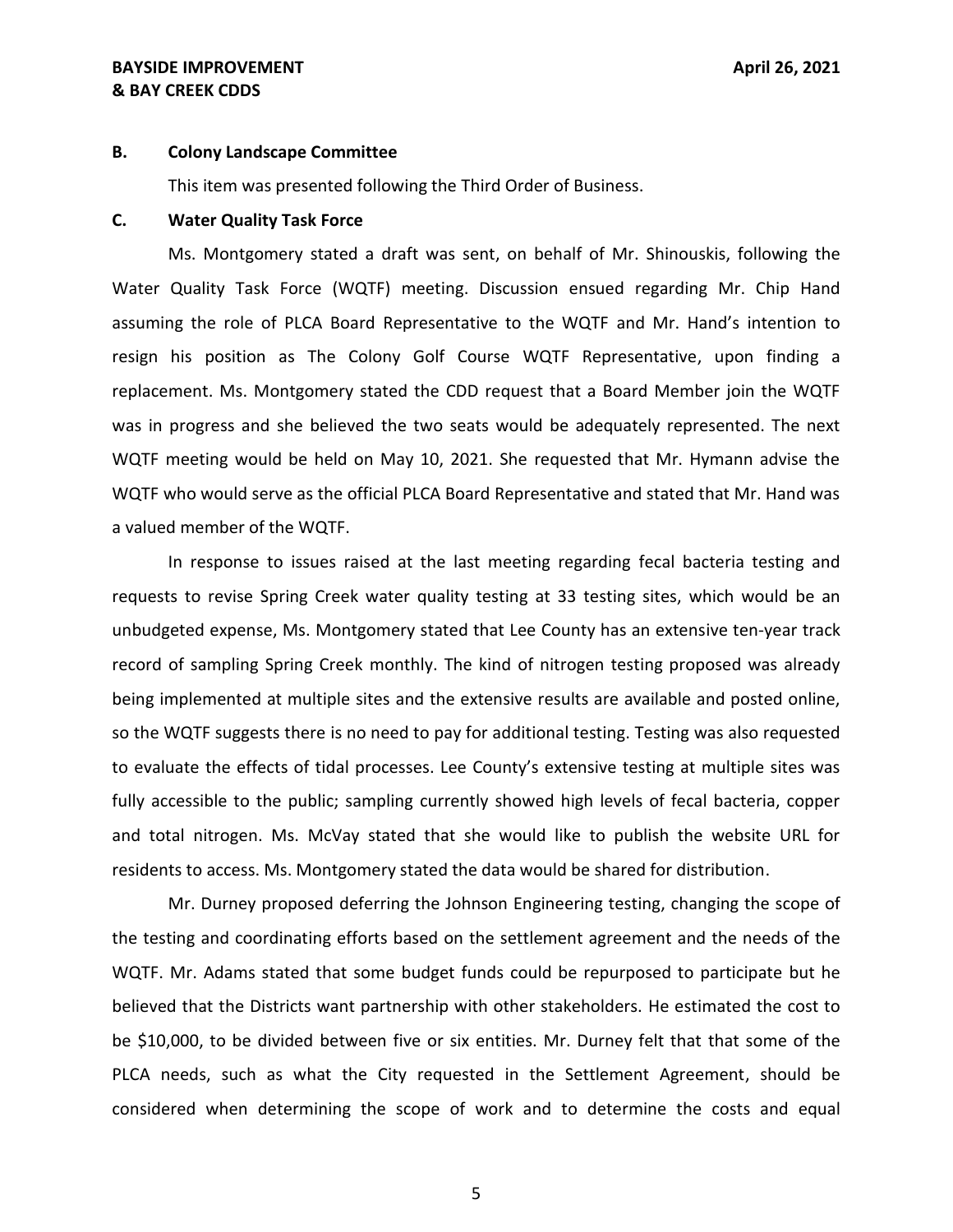participation by other participants, including the CDDs, PLCA, Colony Board and the two golf courses.

 Mr. Cramer stated he was engaged with the Water Quality Committee and he took issue with calling it a "Task Force". In his opinion, a "Committee" provides data and communication and, while Mr. Shinouskis provided an excellent presentation, he disagreed with calling it a Water Quality "Task Force". Furthermore, he expressed dismay that CDD business was presented.

 Discussion ensued regarding the need to work with the City of Bonita Springs and the Village of Estero, the limits of representatives at such meetings and the need for all interested parties to meet to determine community goals.

 Mr. Hymann stated he wholeheartedly agreed with Mr. Cramer regarding the need to work together. He stated that, as stated earlier, Mr. Hand had not been appointed to the WQTF; Mr. Shinouskis was serving as the WQTF Representative and he was not aware that Mr. Hand was no longer a Board Member. He stated that Mr. Hand represents the Board's Recreation Group, which is comprised of Pelicans Nest and The Colony Golf Club. Many members of the PLCA were confused by the Board structure and voting. Having worked on similar issues with Mr. and Mrs. Adams in other communities with great success, he wanted everyone to work together, as a group.

## **SEVENTH ORDER OF BUSINESS** Discussion: South Entry Trees – Silk Floss  **Tree Evaluation and Report**

 Mr. Adams presented a plan to relocate the silk floss trees planted by Mr. McAuley and Mr. Glueck. Discussion ensued regarding the sentimental value of the trees, relocating process and the cost.

 **On MOTION for Bay Creek by Mr. Janek and seconded by Mr. Travers, with all in favor, the proposal to relocate the silk floss trees, at a cost of \$4,200, was approved.** 

 Discussion ensued regarding the expense, to be borne by Bay Creek alone, and viability of the trees. Ms. Gravenhorst thought that the area in consideration for relocating the trees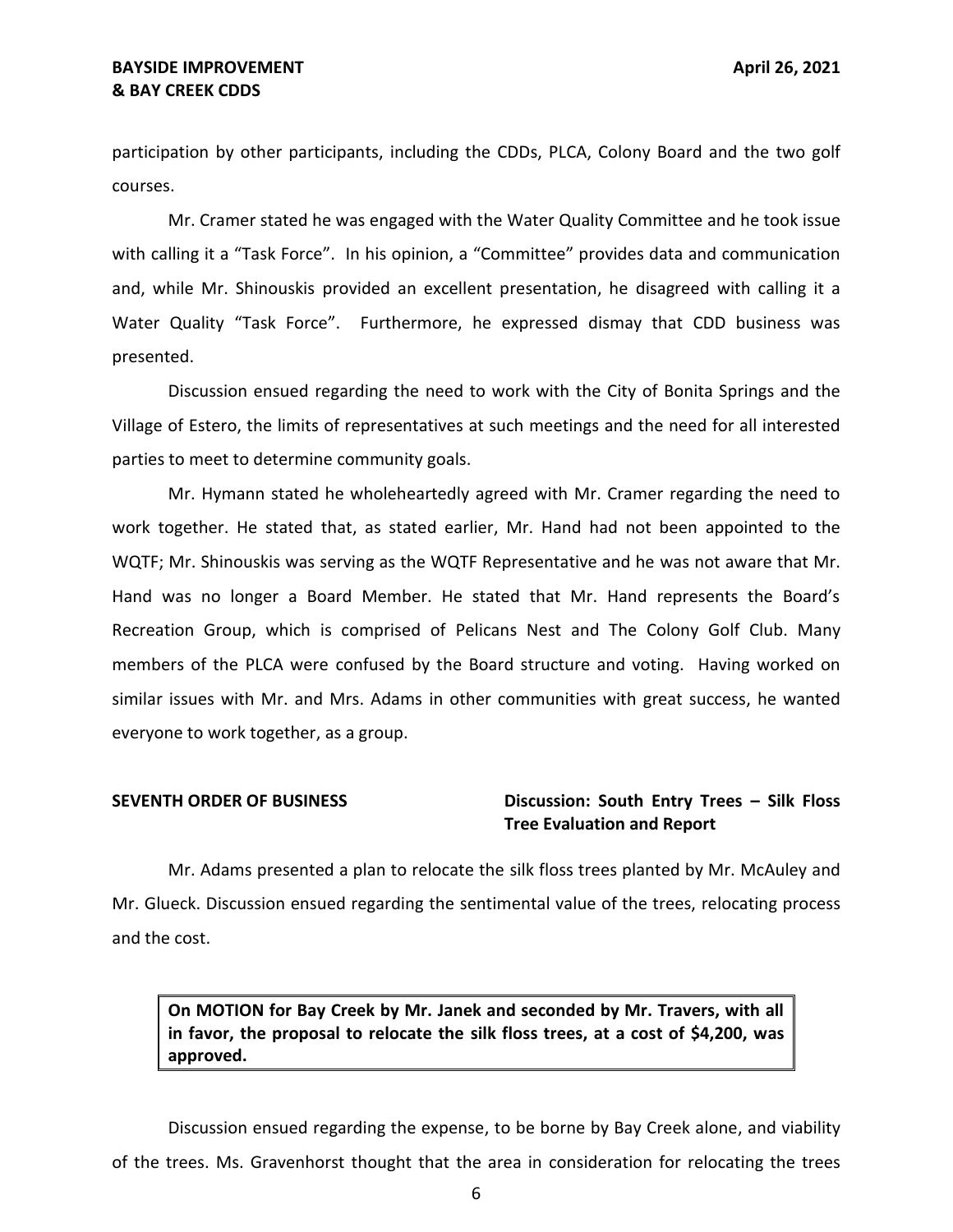was not scheduled for redesign; the Landscape Architect fee is \$200 per hour and redesign costs may become a CDD responsibility.

 Ms. McVay asked if any of the trees were worth selling or saving, given that part of the problem was poor soil prep.

 **On MOTION for Bay Creek by Mr. Janek and seconded by Mr. Durney, with Mr. Travers, Mr. McBride, Mr. Janek and Mr. Durney in favor and Ms. McVay dissenting, rescinding the previous motion, was approved. [Motion passed 4-1]** 

 Ms. Montgomery pointed out Mr. Boyd's second suggestion was to remove the trees and replace them with more suitable trees that adapt better to the littoral zone.

Mr. Adams stated the silk floss trees would be removed.

## **EIGHTH ORDER OF BUSINESS Continued Discussion: Walden Center Drive North Roadway Turnover to Village of Estero**

 Mr. Adams stated the Engineering Staff reviewed the road, with regard to the development code in effect at the time of construction, when it was under the jurisdiction of Lee County. Several deficiencies were identified and the cost of repairs would be approximately \$4,500. The matter was currently scheduled for consideration at the Village of Estero's May 5, 2021 meeting. It was unclear whether the Village would require sidewalks to comply with current land development code.

 Mr. Urbancic stated that he would attend the meeting to present the case for the Village's acceptance of the road. Discussion ensued regarding ownership of the surrounding roadways. Ms. McVay asked if it was reasonable for the CDD to pay for the roads. Mr. Adams recommended turning the section over to the Village, as it was the only section of roadway outside the gates. The new development code requires sidewalks but the CDD was built under the old development code, permitted, constructed and certified with Lee County; therefore, it should be grandfathered in and the addition of sidewalks should not be required.

 Discussion ensued regarding the Interlocal Agreement that addressed North Commons Drive, whether an adequate Right-of-Way (ROW) was available for a sidewalk and ownership of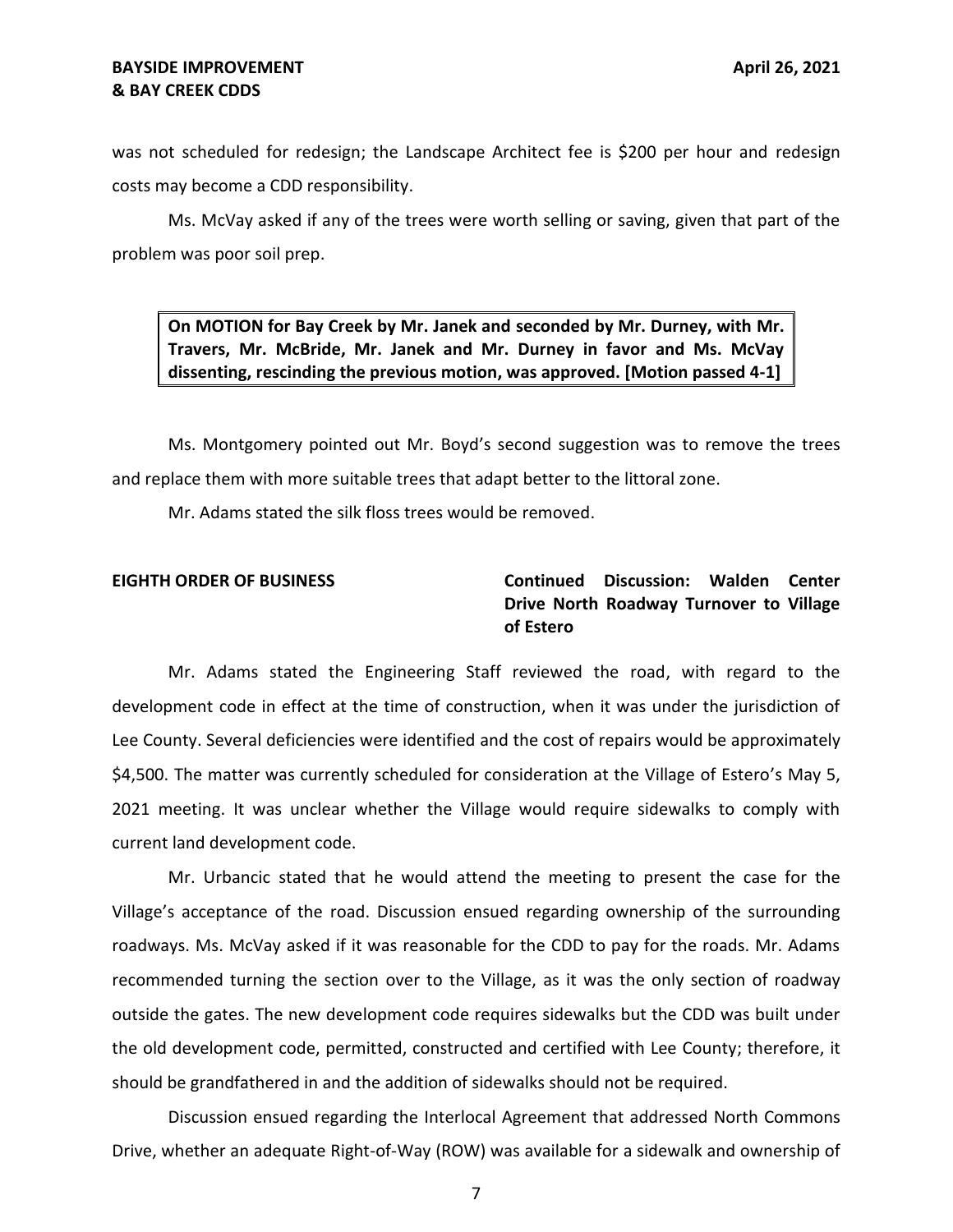the road. Mr. Adams stated the Village considered the roadway to be a private road but it was public, by virtue of the CDD's ownership.

Mr. Rooney stated the matter would be considered by the Village on May 5, 2021.

## **NINTH ORDER OF BUSINESS Consideration of Petty Cash Agreement for Field Manager and Irrigation Manager**

 Mr. Adams presented the Petty Cash Agreement and stated that it would benefit the Districts by allowing the Field and Irrigation Managers to place online orders, without delay, and receive free shipping, which would save time and money. The cards would be non-cash cards with a low initial limit and, should a large transaction be needed, a transfer could be done quickly.

 **On MOTION for Bayside by Mr. McCarthy and seconded by Ms. Montgomery, with all in favor, the Petty Cash Agreement to be executed by the Field and the Irrigation Managers, individually, and setting a spending limit, was approved.** 

 Ms. McVay stated she would like an established limit. Discussion ensued regarding uses of the cards. Mr. Adams stated each card would have an initial limit of \$2,500.

 **On MOTION for Bay Creek by Mr. Janek and seconded by Mr. Travers, with all in favor, the Petty Cash Agreement to be executed by the Field and the Irrigation Managers, individually, and setting a spending limit, was approved.** 

## **TENTH ORDER OF BUSINESS**

 **with City of Bonita Springs** *(materials to be*  **Continued Discussion/Consideration: Stormwater Utility Settlement Agreement**  *provided under separate cover)* 

 Mr. Cox presented the Stormwater Utility Settlement Agreement with the City of Bonita Springs and responded to questions submitted regarding the Agreement. While the number of properties in the Districts subject to the Bonita Springs stormwater charge may be zero, there was still an interest in resolving this as amicably as possible. A Basin Management Action Plan (BMAP) was not yet established. Mr. Adams stated that the City and the CDD are co-permitees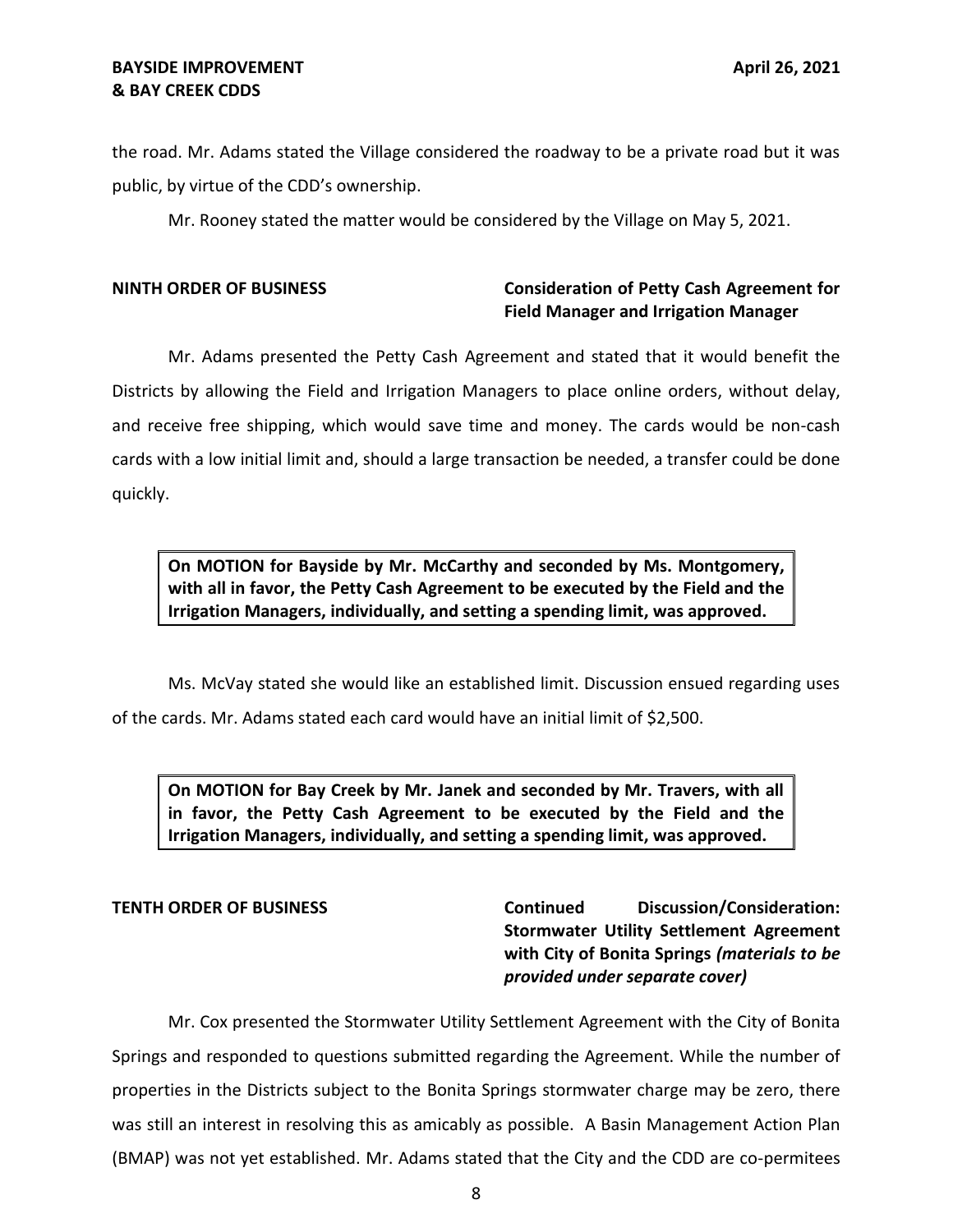to the Lee County permit. Mr. Cox stated that the City has inherent regulatory authority, where the CDD does not, so the CDD is subject to the regulations of the City, regardless of whether this Agreement is entered into or not; the City can regulate stormwater within the CDD jurisdiction. Mr. McCarthy asked if the City can regulate more stringently than the County. Mr. regulate more stringently than the County but the BMAP can. Cox stated the County must meet thresholds determined by the State and the City cannot

 Mr. Durney requested clarification of applicable City regulations. Mr. Cox stated the City regulations would be, at a minimum, the threshold for establishing the impairment determination of Estero Bay and Spring Creek, until the BMAP is adopted. Once adopted by rule, the BMAP must be implemented through statutory enactments by the general-purpose local government, whether it be the County, City or Village of Estero.

 Discussion ensued regarding the list of questions and suggested revisions to the Agreement and the document. Mr. Cox stated, from a legal perspective, Paragraph 1 clearly lays out the water quality standards. Right now, the level for Spring Creek is set by the Department of Environmental Protection (DEP) until incorporated into a BMAP and, once that is done, that becomes the standard. Until the BMAP is done, the only measurable standard that is adopted and can be clearly referenced is the Determination of Impairment.

 Mr. Urbancic suggested clarifying changes to define "applicable", on Page 3, Item 3iii. Discussion ensued regarding upstream and downstream waters, weirs, the tributary systems, discharges and the need to better define outfalls. Mr. Adams noted these would be provided in the as-built survey inventory referenced in Paragraph 3aii, which would essentially be the permit drawings. The Districts' stormwater capital improvement plan (CIP), was discussed. Mr. Cox stated the CDDs performed lake and wetland maintenance, drain cleanout program and street sweeping; some is capital and some is maintenance and, because the system is built out, it does not need capital improvement. For the sake of clarity and specificity, Mr. Cox noted that "capital improvement plan" would be changed to "capital asset maintenance program".

 Mr. Travers stated his understanding was that the CDDs were not being asked to do anything more than they were already do and, given that the CDDs would receive a credit and the alternative is to charge residents \$50 each, he wondered why the Districts would not enter into the Agreement. Mr. Bill Nicholson asked Mr. Cox to ensure that "capital improvement" is

9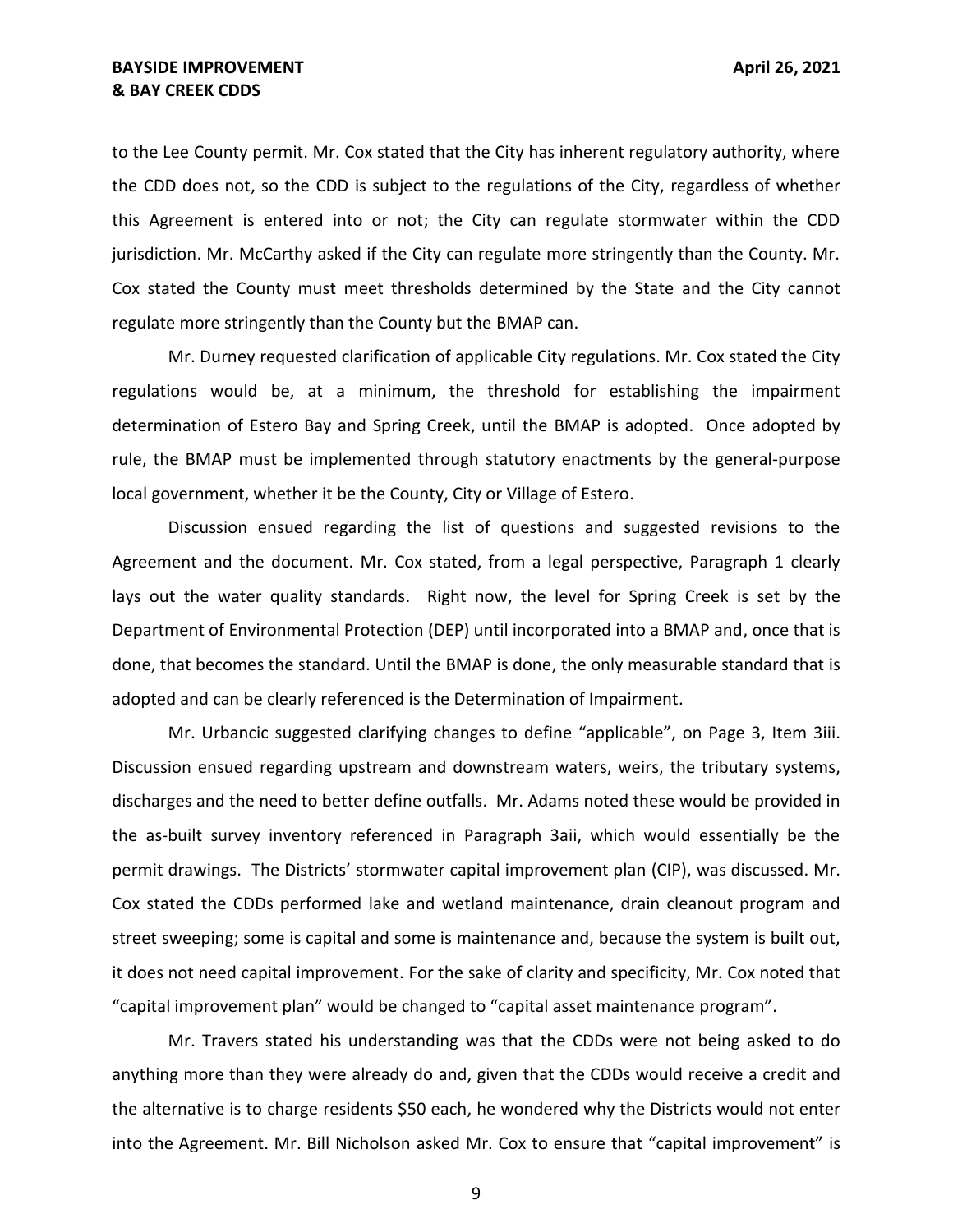## **& BAY CREEK CDDS BAYSIDE IMPROVEMENT April 26, 2021**

 replaced, throughout the document, as necessary. He suggested that 3bii be struck because, in his opinion, it implies that capital plans would be implemented and measured for effectiveness. Mr. Cox stated he was inclined to agree, given that the 'Harper Method' assigns a coefficient.

 Mr. Urbancic asked if there was a stipulation for each party to bear its own fees from the litigation and noted the Release in Section 10 was a one-way Release. Mr. Cox noted there were no counterclaims but that a provision could be added.

 **On MOTION for Bayside Improvement by Mr. Bill Nicholson and seconded by Mr. Cramer, with all in favor, authorizing Staff to edit the Agreement and provide a final draft at the May meeting, was approved.** 

 **On MOTION for Bay Creek by Mr. Travers and seconded by Mr. Janek, with all in favor, authorizing Staff to edit the Agreement and provide a final draft at the May meeting, was approved.** 

 **Modified Financials and Monthly Report**   **Narrative (***to be provided under separate*  **ELEVENTH ORDER OF BUSINESS Continued Discussion/Presentation:**  *cover)* 

Mr. Adams reported the following:

 $\triangleright$  A homeowner on a lake asked the CDD to trim the oak trees on their property, within the District's lake maintenance easement. The request was rejected because it is not a CDD responsibility.

 $\triangleright$  The Controller was revising a worksheet for modified financials.

 $\triangleright$  The Monday software program was substantially complete and the BOSS program was cancelled.

 software to the Boards. A link to the form would be added to the CDD websites, allowing residents to submit concerns related to various categories, such as lakes, irrigation, landscape and lighting, and include their email address to enable follow up. The software was effective and much more adaptable than the previous software. Mr. Kemp conducted a live Zoom demonstration of the [Monday.com](https://Monday.com) activity tracking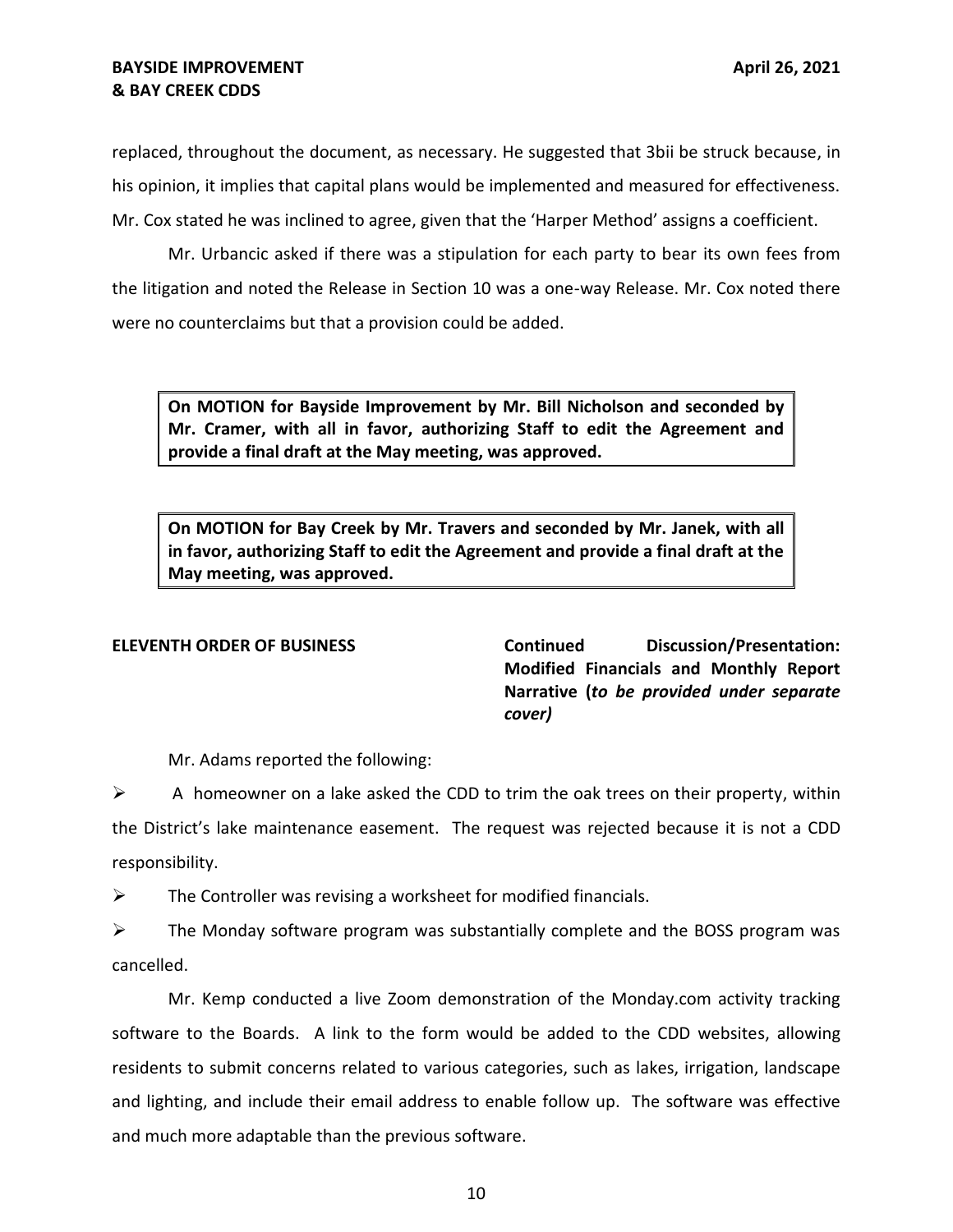### Acceptance of  **Statements as of March 31, 2021 TWELFTH ORDER OF BUSINESS Acceptance of Unaudited Financial**

 Page 3, the "Landscaping-Minor operating equipment" line item included over \$13,000 related to the purchase of new mules. These expenditures would be re-coded to "Landscaping-Capital outlay". The "Landscaping-Mulch program" line item included nearly \$30,000 that would be re- coded to The Colony. Mrs. Adams stated that a proposal for the second phase of outfall and interconnecting pipe cleaning would be presented at the May meeting; the budget allocated \$40,000 but the proposal is \$56,340. She recommended increasing the budgeted amount in the Fiscal Year 2022 budget. The addition of new aeration installations, budgeted at \$15,000, Mr. Adams presented the Unaudited Financial Statements as of March 31, 2021. On would be put on hold. The financials were accepted.

## **THIRTEENTH ORDER OF BUSINESS Approval of March 22, 2021 Joint Regular Meeting and Executive Session Minutes**

 Ms. McVay presented the March 22, 2021 Joint Regular Meeting and Executive Session Minutes.

 **On MOTION for Bayside by Mr. McCarthy and seconded by Ms. Montgomery, with all in favor, the March 22, 2021 Joint Regular Meeting and Executive Session Minutes, as amended to include any changes submitted to Management, were approved.** 

 **On MOTION for Bay Creek by Mr. Janek and seconded by Mr. Travers, with all in favor, the March 22, 2021 Joint Regular Meeting and Executive Session Minutes, as amended to include any changes submitted to Management, were approved.** 

### **FOURTEENTH ORDER OF BUSINESS Action Items**

Active/Ongoing New Items: Items 2, 3, 5, 7, and 8 were completed.

Active/Ongoing Carry Over from [02.22.21](https://02.22.21) Meeting: Items 1 and 2 remained ongoing.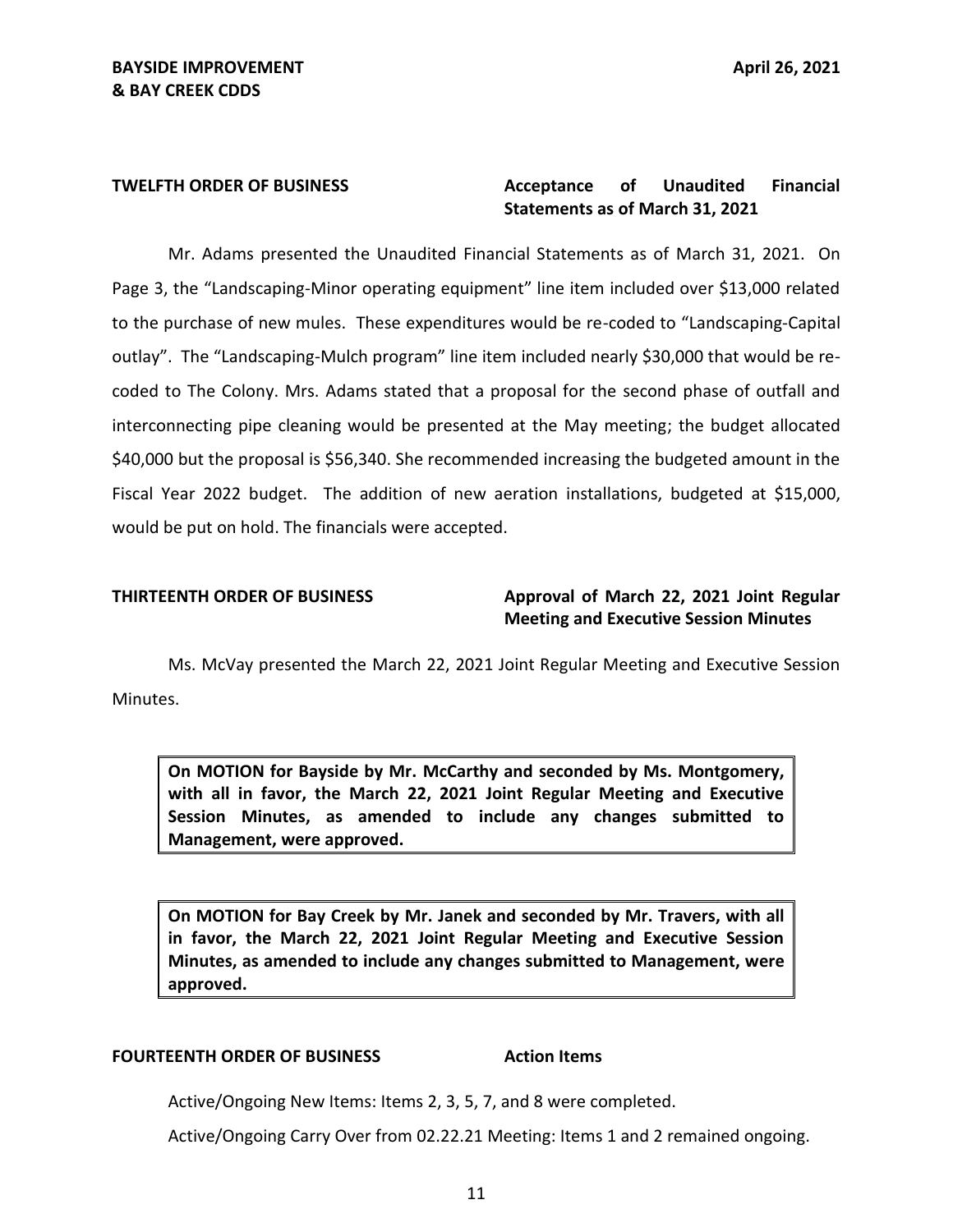## **& BAY CREEK CDDS BAYSIDE IMPROVEMENT April 26, 2021**

 Item 2: Mr. Adams recommended trying to organize a joint Workshop with the PLCA and the WQFT in early June. Discussion ensued regarding revisions to the Disaster Response Agreement and communications with the PLCA Board.

 Mr. Bill Nicholson motioned for Mr. Adams to compose a letter to Mr. Hart and Mr. Cramer seconded the motion. Discussion ensued regarding whether District Counsel should draft the letter. Mr. Bill Nicholson amended the motion.

 **On MOTION for Bayside by Mr. McCarthy and seconded by Ms. Montgomery, with all in favor, authorizing Mr. Adams to compose a summary letter to the PLCA General Manager and authorizing District Counsel to include his comments and transmit the letter to the PLCA General Manager, as discussed, was approved.** 

 **On MOTION for Bay Creek by Mr. Janek and seconded by Mr. Travers, with all in favor, authorizing Mr. Adams to compose a summary letter to the PLCA General Manager and authorizing District Counsel to include his comments and transmit a copy of the letter to the PLCA General Manager, as discussed, was approved.** 

Mr. Cramer asked for all parties to be copied on the correspondence.

## **FIFTEENTH ORDER OF BUSINESS Old Business**

There being no old business to discuss, the next item followed.

## **SIXTEENTH ORDER OF BUSINESS STATE STAFF Reports**

## **A. District Counsel**

## **I.** *Gregory Urbancic, Esq., Coleman Yovanovich Koester, P.A.*

There being nothing further to report, the next item followed.

## **II.** *Daniel Cox, Esq***.**

## • **Update: Litigation and proposed Amendment to Ordinance**

This item was presented in conjunction with the Fourteenth Order of Business.

## **B. District Manager:** *Wrathell, Hunt and Associates, LLC*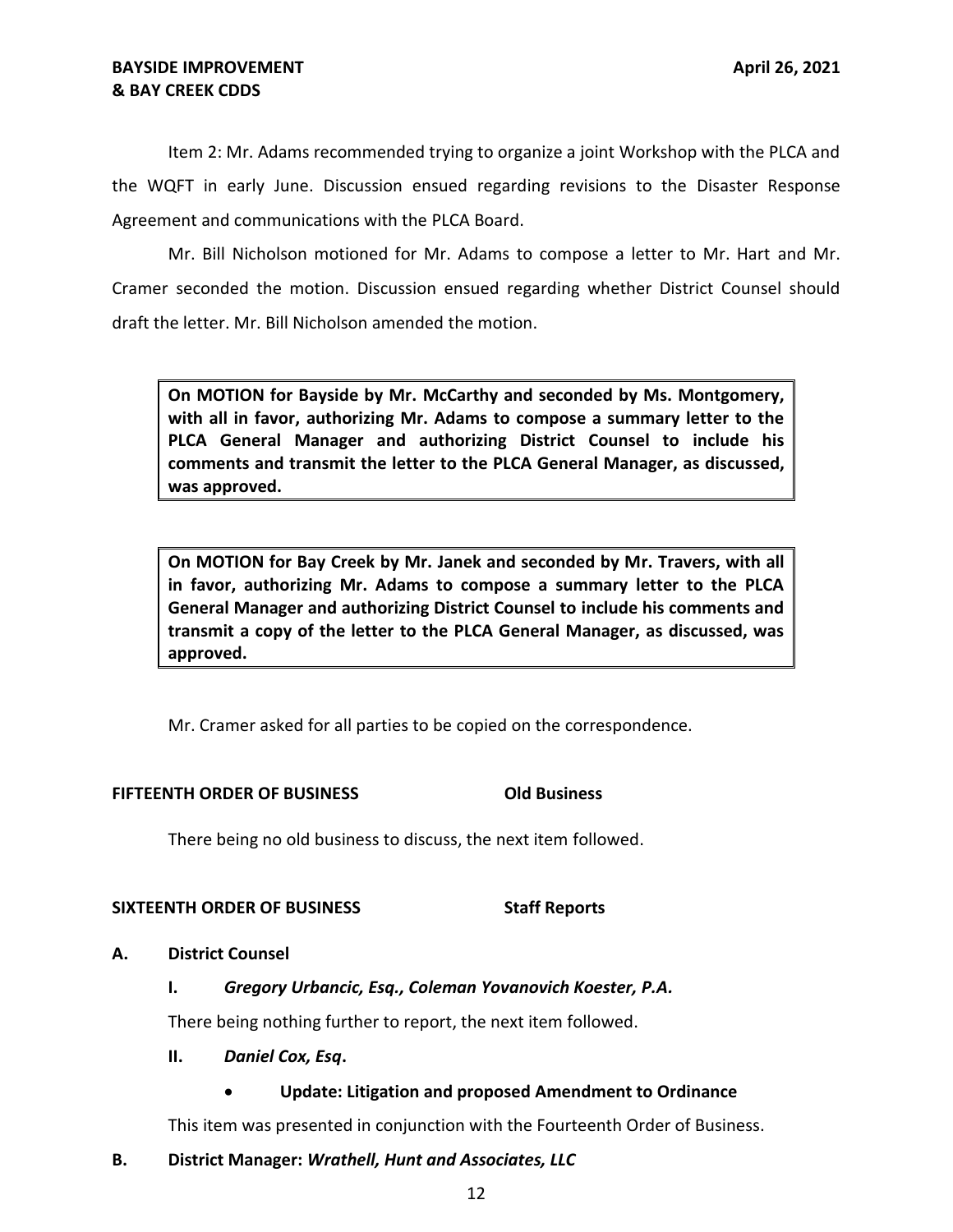## **I. Monthly Status Report: Field Operations**

The Monthly Status Report was included for informational purposes.

- **II. Number of Registered Voters as of April 15, 2021** 
	- ---- **Bayside Improvement CDD: 2,956**
	- **Bay Creek CDD: 748**

## **III. NEXT MEETING DATE: May 24, 2021 at 2:00 P.M.**

- **QUORUM CHECK:** *BAYSIDE IMPROVEMENT CDD*
- **QUORUM CHECK:** *BAY CREEK CDD*

The next meeting would be held on May 24, 2021 at 2:00 p.m.

## **SEVENTEENTH ORDER OF BUSINESS Supervisors' Requests**

 Mr. Jim Nicholson asked when he should resign, as he sold his home and would be closing on July 13, 2021. Mr. Adams stated that he could serve for as long as he is a resident.

## **EIGHTEENTH ORDER OF BUSINESS Public Comments:** *Non-Agenda Items*

No members of the public spoke.

## **NINETEENTH ORDER OF BUSINESS Adjournment**

There being no further business to discuss, the meeting adjourned at 5:12 p.m.

# [SIGNATURES APPEAR ON THE FOLLOWING PAGE]